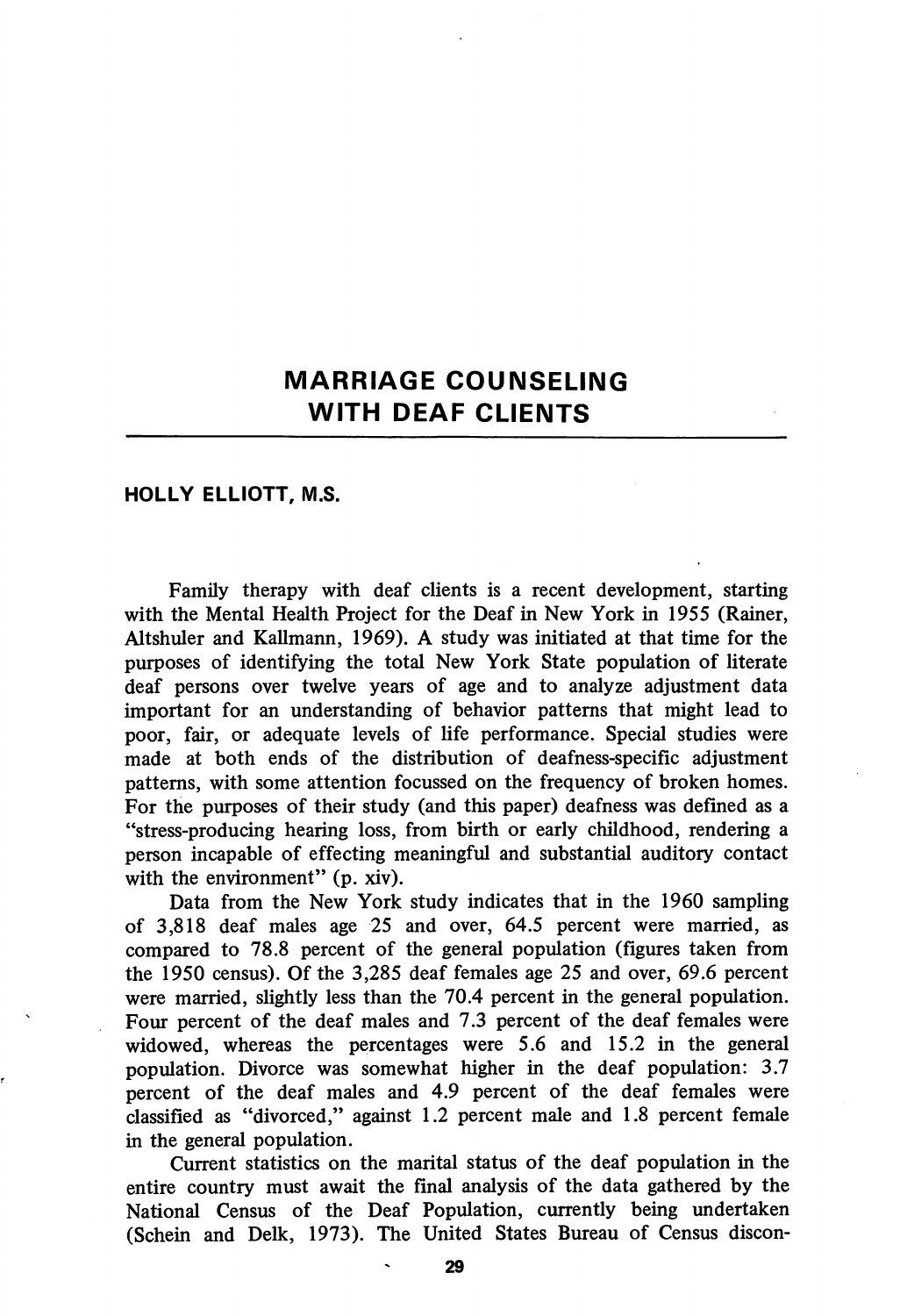tinued counting deaf people in 1930 and gave as the reason the fact that it could not do the job accurately. The present census is being supported, in part, by grants from the Social and Rehabilitation Service of the U.S. Department of Health, Education and Welfare. The New York study, however, indicates reliable trends.

Who then, is addressing the problem of marriage counseling with the deaf? It is doubtful that many deaf couples benefit from the marriage counseling services available to their hearing counterparts; the communi cation barrier is formidable, and many of the counselors may be subject to what Schlesinger and Meadow (1972) have called the "shock-withdrawalparalysis" that appears to frighten the uninitiated on their first exposure to deafness. "Professionals competent in dealing with other problems and handicaps frequently lose their competencies when they deal with deaf clients" (p. 213). Undoubtedly many unreported cases are being seen by pastors of churches with deaf congregations. Marriage counseling represents approximately .024 percent of the reported clinical cases treated at the New York Mental Health Services for the Deaf. The figure may be somewhat higher at Mental Health Services for the Deaf in San Francisco, but services to deaf couples are limited by the fact that operational funding relates to problems in specific areas such as school-age children, vocational rehabilitation clients, etc.

The New York study further states that:

Although facilities for psychiatric treatment are badly needed, even more urgent are mental hygiene problems such as sex education and preparation for marriage for young deaf persons in high school or college. This would benefit not only those deaf persons but their families-to-be. No group is more entitled to counseling in marriage, parenthood and genetics than the deaf. But since counseling in these highly important areas is itself a form of psychotherapy, it can best be given by persons trained in psychiatric methods used with the deaf, as well as in the biology of deafness (page 215).

In discussing a developmental model apphed to the problems of deafness, Schlesinger and Meadow  $(1972)$  suggest that when the young deaf adult is separated from the rather protective setting of most school situations, he may find the world quite different.

The more stressful requirements of the world intensify their styles of defending against stress (which may result in) an intensification of impulsiveness, an increase in dependence, or an automatonlike conformity. ... For those who are successful, love and work can become the satisfying and exhilarating companions of young adulthood. For those who have not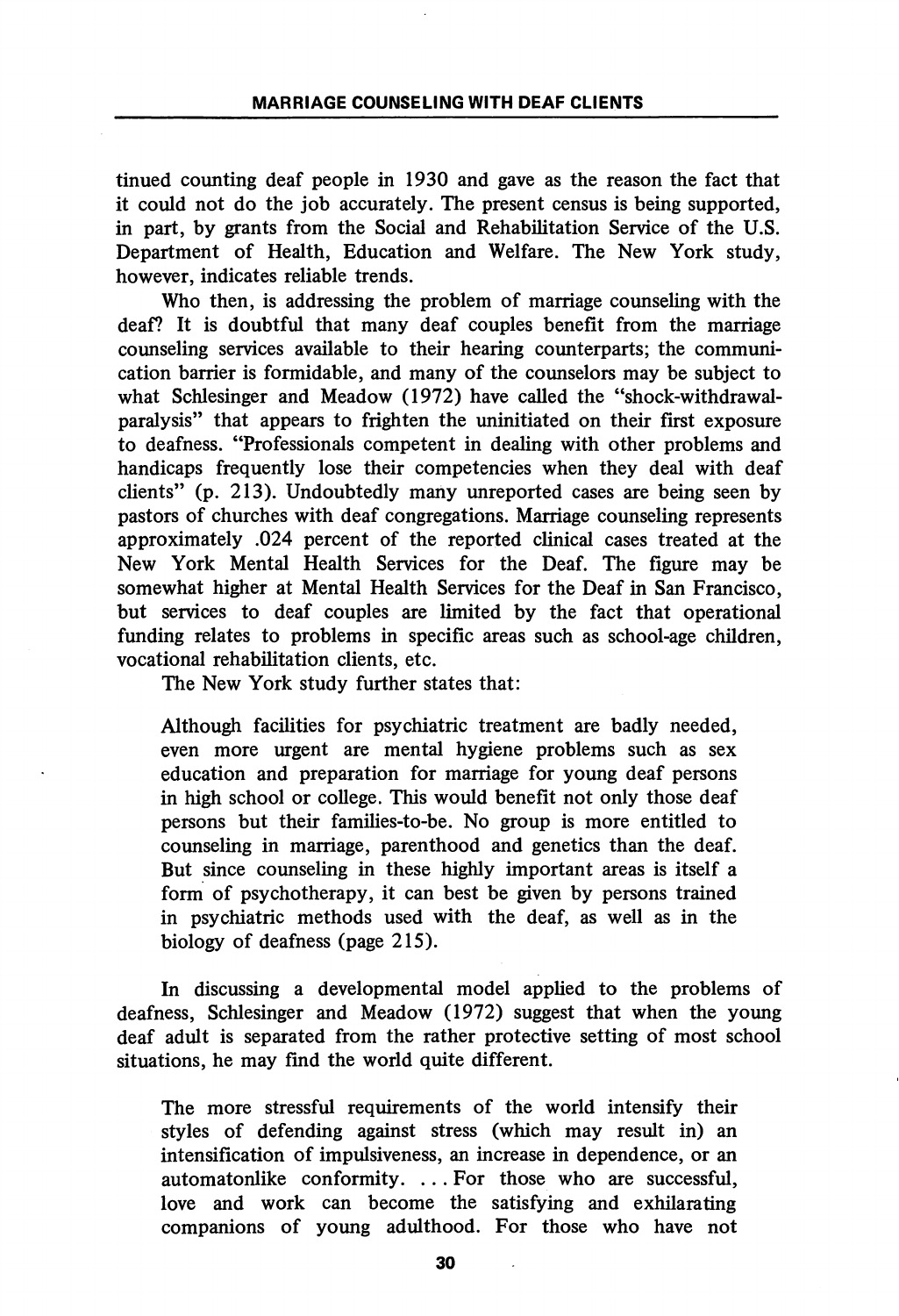reached the required level of maturity, love and work will retain infantile characteristics. Intimacy will be replaced by isolation, or by frantic, superficial relationships (page 24-25).

Despite the need, there is a virtual void of information in the literature about marriage counseling with deaf clients.

In his paper on value issues in marital counseling, Hudson (1969) quotes Walter R. Stokes, psychiatrist and marriage counselor:

It so happens that marriage is the chief proving-ground of emotional maturity, as well as the arena in which the parentchild relationship so critically affects the emotional development of the human being. ... Therefore it is in marriage that the symptoms of emotional immaturity and neurosis most strikingly appear. Thus I see the marriage counselor of the future primarily a student of the life cycle, with emphasis upon its emotional aspects (page 63).

It may be important for the counselor with deaf clients to see (or at least be cognizant of) deaf individuals in all developmental stages in order to understand better what happens in the marital relationship. To borrow from the Eriksonian perspective, "each critical developmental phase can be described as a biologically motivated process of maturation which requires psychological adaptation to achieve a new level of development" (Schlesinger, 1973). There is an increasing body of evidence (Schlesinger and Meadow, 1972) indicating that auditory deficit may interfere with the successful resolution of the "critical moments" described by Erikson (1963), particularly in the early years. Thus, because of deficits in early meaningful communication, some deaf adults come to the marriage relationship biologically mature, but sexually naive as well as emotionally and experientially deprived.

Virginia Satir (1967) calls an individual dysfunctional when he has not learned to communicate properly.

Since he does not manifest a means of perceiving and inter preting himself accurately, or interpreting messages from the outside, the assumptions on which he bases his actions will be faulty and his efforts to adapt to reality will be confused and inappropriate (page 92).

On a superficial level it would appear that deaf adults bring many similarities to the marital union: their communication mode is idiosyncratic; they probably had hearing parents and hearing siblings; chances are they both attended a residential school, have similar academic levels, and the social life of both has probably been restricted to the deaf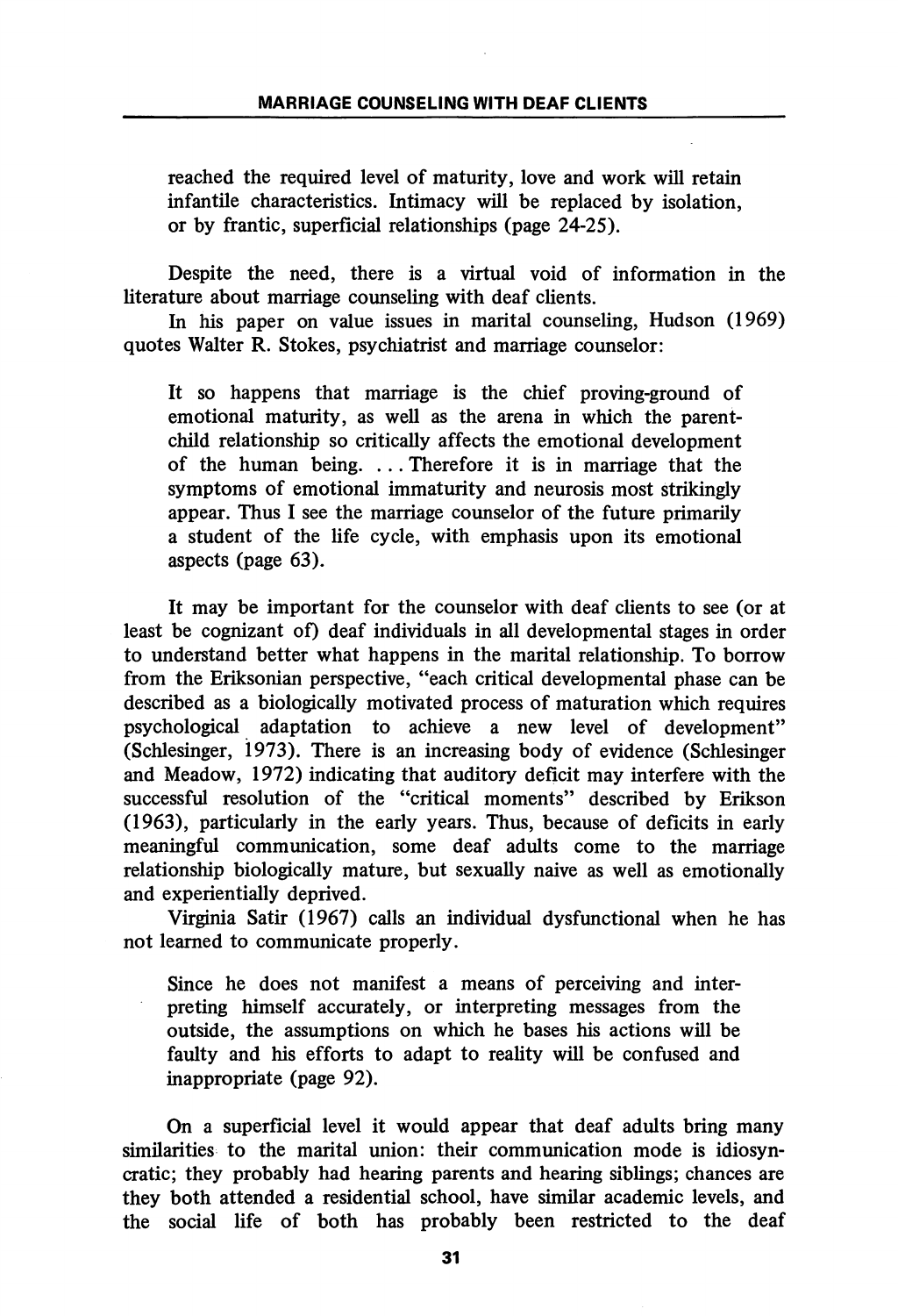community. Yet on a psychic level there may be problems adjusting to the differentness of the spouse if each has not achieved independent selfhood (Satir, 1967). This may be difficult if they (and their parents) did not fully resolve the differentness implicit in the early environment. In their studies comparing deaf children of deaf parents with deaf children of hearing parents, Brill (1960) and Meadow (1967) found that in general, deaf children of deaf parents were better adjusted, although both also found that deaf children with deaf parents and deaf sibs have more ratings in both extremes.

Goodwin and Mudd (1969) tell us that the average married couple will fall toward the middle of a continuum from a mutual capacity for caring and concern for each other to the other end of the scale where there is self-centeredness and inability to relate to another person or his needs. Some of our deaf clients seem to fall into the lower end of the continuum in what Bowen (1969) calls the narcississtic use of "I". "I want—I am hurt—I want my rights." Mutuality is a difficult concept for these clients. In this context, mutuality may be defined as the recognition by each of the separateness as well as the unity of the partner, and that he or she has responsibilities, wants and needs of his own which coexist with those of the marriage (Goodwin and Mudd, 1969). This lack of mutuality may be a function of the impact of deafness on autonomy in early childhood.

In early power struggles with parents, many deaf children experience an intensity of negativism that interferes with normal maturation. The capacity to resist external influences and to develop feelings of separateness and independence. But when an obstacle occurs in the way of this maturational process, when the child habitually loses in the struggle for autonomy, then the resistant feelings take on a hostile quality (Schlesinger and Meadow, 1972, page 15).

In one of our cases, conjoint sessions with a deaf couple involved the repetitious "accuse the other—excuse self (Bowen, 1969)." This couple did not appear to have the capacity to stop the cycle and look at the pattern. When asked by the therapist to define the word "love," each felt that love meant "the duty of the other to please me." Perhaps in this case, conjoint therapy became the means for further separating the spouses instead of bringing them together. "A joint conference can provide an ideal opportunity for both parties to say things to punish and hurt each other which neither will forget because of the presence of a third party." (Ard, 1969, p. 215)

Our patients come to us from a wide geographical area and are referred by many different agencies. The majority of cases seen in family therapy are hearing parents with deaf children, and while marital problems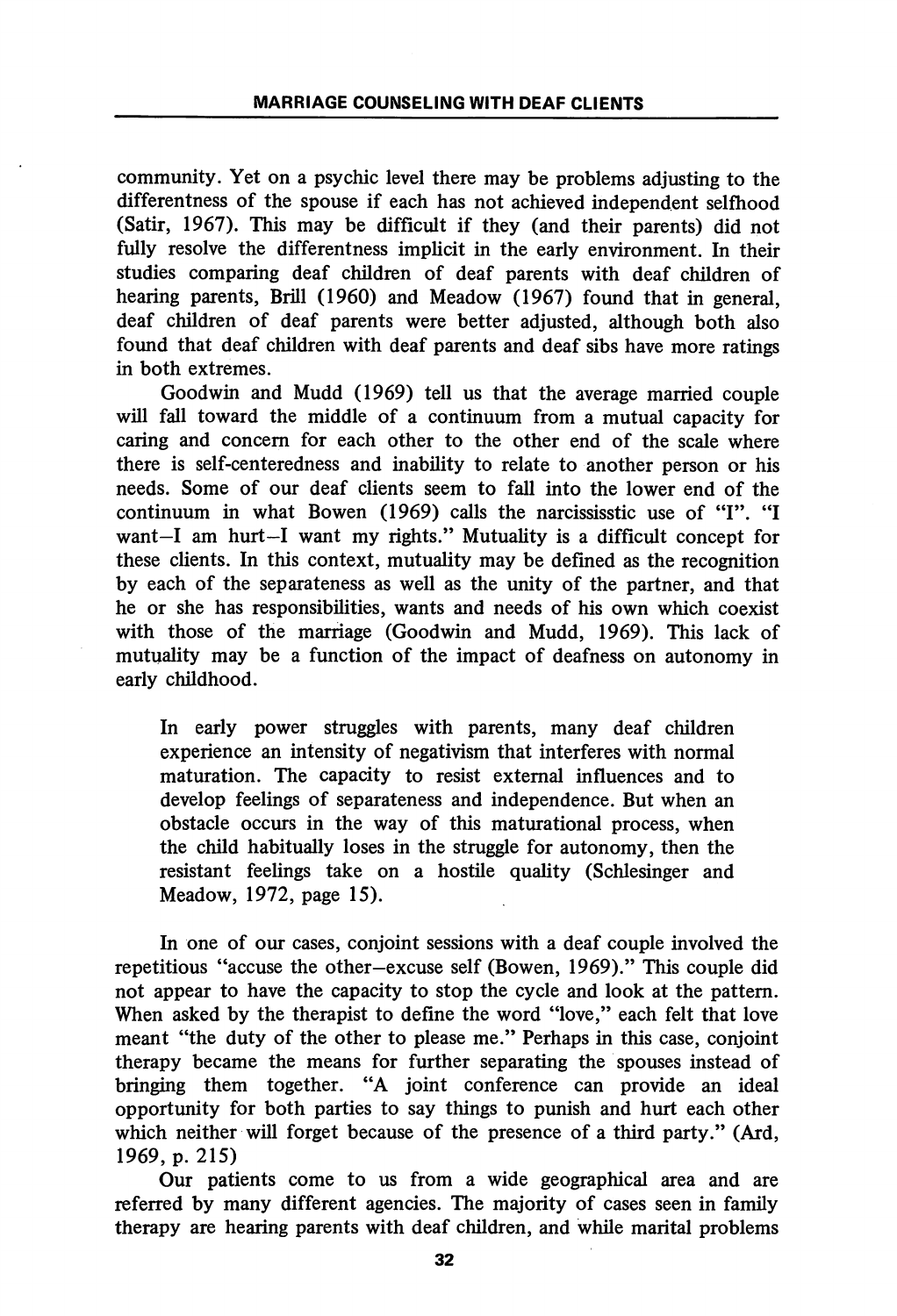can be (and sometimes are) a factor in these cases, they are not a concern of this paper.

The therapeutic approach of the marriage counselor to the deaf client is of necessity eclectic. In some cases the therapist can successfully help the couple acquire the ability to verbalize thoughts and communicate feelings to each other with the therapist facilitating the process.

Mrs. A. was self-referred because she could not choose between her husband and her boyfriend (both also deaf); she loved them both and was torn with indecision. At intake she was living alone and seeing them both. The therapist suggested that she bring her boyfriend with her the next week; then the following week bring her husband; then after a month, come in alone again. The therapist saw each individually, then conjointly, helping each express his feelings first to the therapist, then to each other. At the end of the month, Mrs. A. returned, telling of her "new life" with her husband.

The whole framework of early rejection and non-acceptance by others—and thus by self—can have an adverse effect on marriage. Difficulty in communication is closely liked to an individual's self concept (Satir, 1967). When self-acceptance is the primary issue, more intensive therapy is called for.

Mrs. B. was referred by a friend who told her; "Go see Mrs. E. She will tell you that you have to love yourself before you can love someone else." Poignantly (and in sign language) Mrs. B. said: "Teach me to love myself." The therapist assued her that while she could not "teach" her this, she would like very much to help her do it herself. This young woman was having problems with her second marriage in her desperate search for love. Therapy involved taking her back into her childhood to help her imderstand the origins of her impulsiveness: her overprotective mother, her stem father, and her inability to communicate with either; her misconceptions about sex.

Deaf-hearing marriages pose particular problems and we sometimes see what Rutledge (1969) calls the "parentified marriage." For example, a hearing wife needing to be an adult by "parenting" another adult, marries a deaf man who needs to preserve his role as child (or vice versa).

Mrs. C. is hearing and Mr. C. is deaf. Their marriage appeared to be successful until the first child was born. Mr. C. began showing symptoms of acute anxiety and other problems, primarily sexual, began coming to the surface. Long term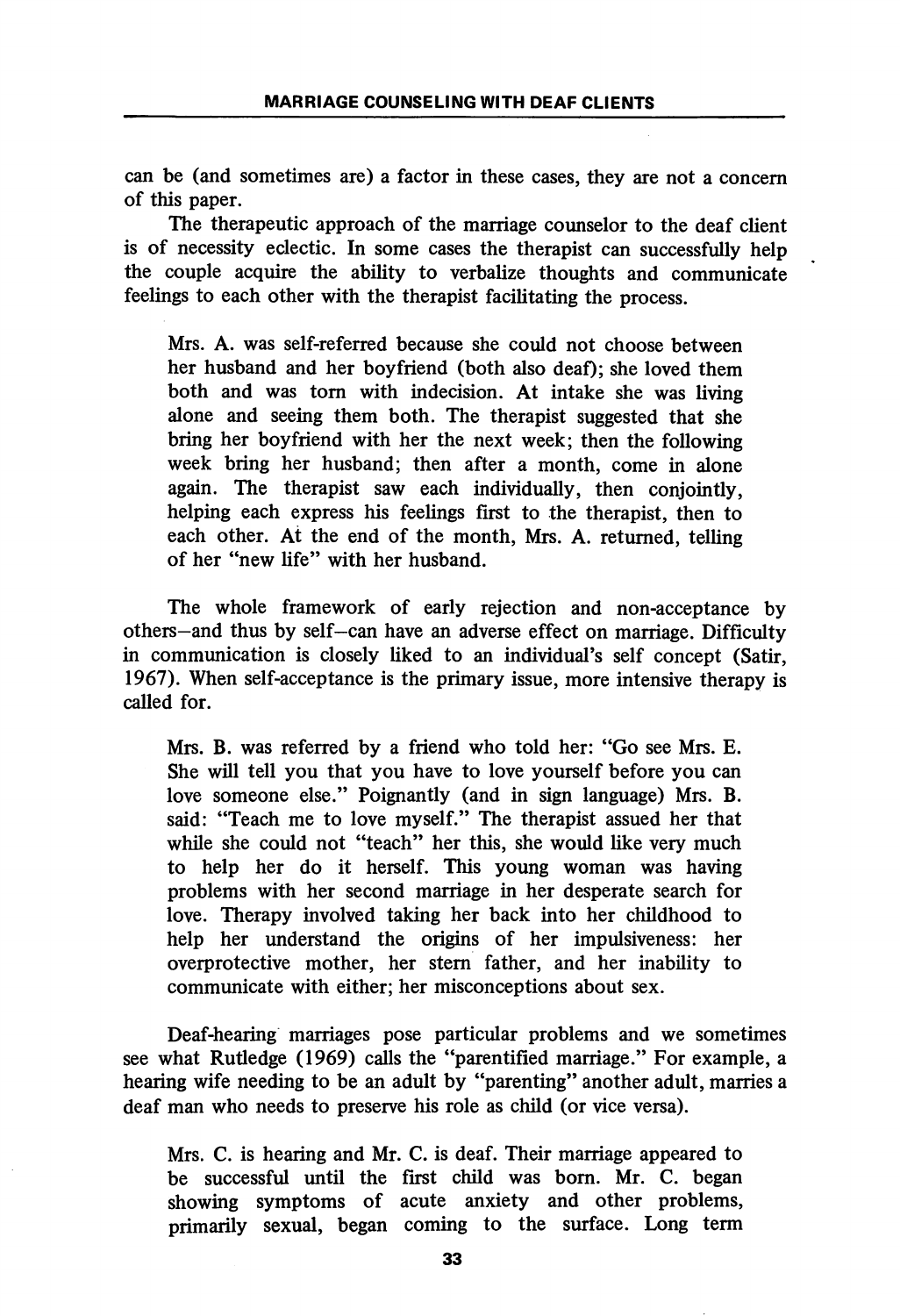therapy helped them redefine their roles as husband and wife and parents of a child.

Occasionally a deaf-hearing marriage is the the type described as "neurotic-complementarity." One person, feeling inadequate and incomplete, find another who can complement or complete the syndrome of personality needs (Rutledge, 1969). The differentness of the other person, promising to meet unfulfilled personality needs, may be what attracted the couple in the first place.

Middle-age divorce is an increasing phenomenon (Mudd, Mitchell and Taubin, 1965) and is particularly poignant when the couple is deaf. Many deaf marriages produce hearing children and when these children leave the home, the parents lose a vital link with the hearing environment and additional stresses are added to the marriage. Joanne Greenberg portrays this beautifully in her novel In This Sign:

"When Hearing have a child (said Abel) and she grows up to be a woman and is married, father—mother—the parents cry at the wedding because she is leaving them and they know they will be lonely for her. When Deaf have such a child, a Hearing child, she grows up in the Hearing world, and when he is married, mother and father do not cry. When the Hearing child leaves the house of the Deaf, their mouths also are taken away from them and their ears are taken away and the child also, whom they love. For this, tears are not enough. So they sit in the darkness ...." (Greenberg, 1970, page 176)

When middle aged couples separate it is frequently after many years of conflict and habit patterns are often too deeply engrained to change.

Mr. D. was referred to us because of suicide threats. His wife of twenty-two years had left him (there had been many prior separations and reconciliations) and this was an intolerable threat to his self-esteem. There was a brief reconciliation during the course of therapy, but it became quickly apparent that each spouse invested in the therapist "god-given" powers to change the other to his or her satisfaction—and in the shortest possible time. Their only mutuality seemed to be their willingness to come together for therapy, which simply afforded them a new arena for their battles. The therapist shared the feeling of impasse with the clients and offered to see them on an individual basis to help them work on their individual problems. But they did not keep their appointments and the therapist subsequently learned that Mrs. D. had filed for divorce.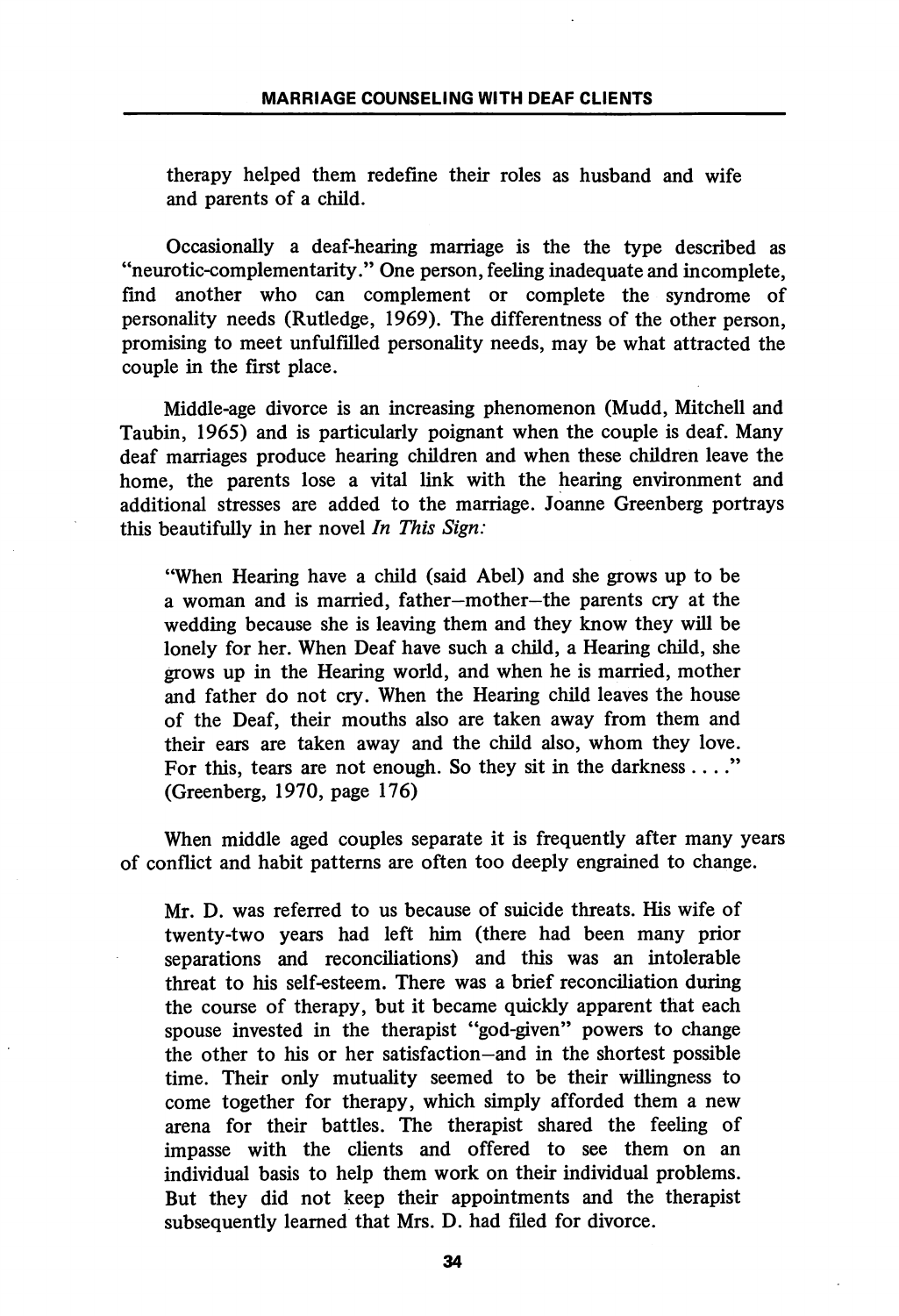In a preventive sense, it is extremely important that the schools and colleges for the deaf give more attention to family life education. Rainer et al (1969) speak of an "unfortunate vacuum in this area." Meadow's findings (Schlesinger and Meadow, 1972) suggest that programs of sex education should be considered essential in any residential school for deaf students.

These schools serve in place of parents in conveying sexual information and indicating standards of sexual morality, as well as in many other areas. However, in the area of sexual practices, schools often do not have the freedom to fulfill their roles as stand-in parents. The help of mental health consultants in this sensitive area of human behavior should be of unusual benefit (p. 148).

Sex education programs should also be made available to deaf adults. "Such a program should include, with its physiological presentation, an understanding of the male and female psychological and emotional needs. It goes without saying that a lot of visual aids are needed in such a program. Fluent manual communication skills are also important in any conseling situation (Brick, 1973)."

Divorce rates are rising and it may be that divorce rates among the deaf continue to be proportionately higher. Yet there are few therapists trained for marriage counseling with this special population. Increased attention to the preventive aspects, and the training of more counselors in this field are a critical necessity.

## BIBLIOGRAPHY

- Ard, Ben, "Communication Theory in Marriage Counseling: A Critique," in Handbook of Marriage Counseling, Ard & Ard eds., Palo Alto: Science and Behavior Books, Inc. 1969, 213-219.
- Bowen, M., "The Use of Family Theory in Clinical Practice," in Handbook of Marriage Counseling, Ard & Ard, eds., Palo Alto: Science and Behavior Books, 1969, 139-168.
- Brick, L.J., Jacksonville, Illinois, personnel correspondence.
- Brill, R.G., "A Study in Adjustment of Three Groups of Deaf Children," Exceptional Children, 26, 1960, 464-466.

Erikson, E.H., Childhood and Society, New York: Norton, 1963.

- Goodwin, H.M. and Mudd, E.H., "Marriage Counseling: Methods and Goals," in Handbook of Marriage Counseling, Ard & Ard, eds. Palo Alto: Behavior Books, 1969, 93-105.
- Greenberg, J., In This Sign, New York: Holt, Rinehart and Winston, 1970.